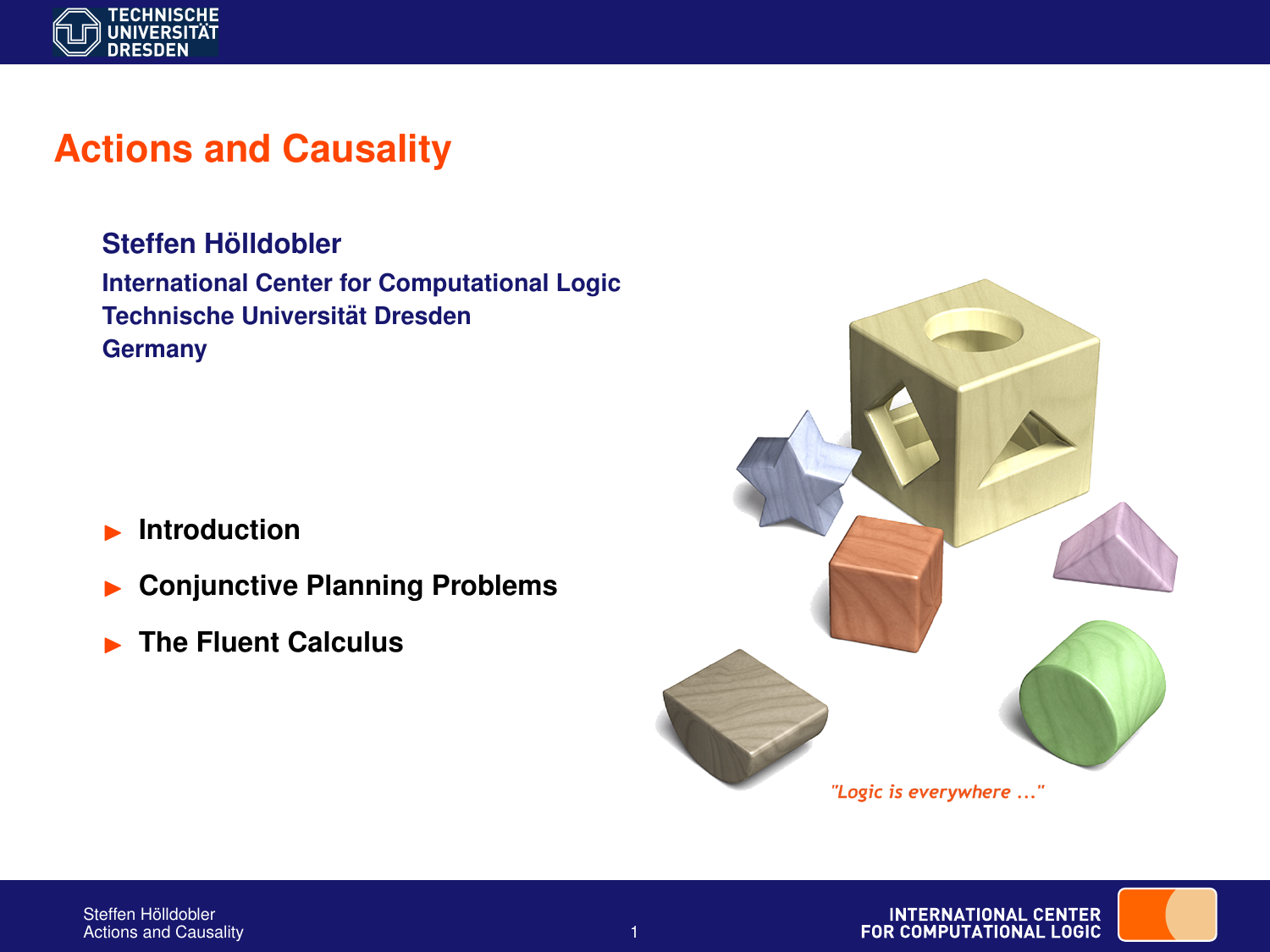

### **States, Actions, and Causality**

- **▶ Rational Agents, Agent Programming Languages, Cognitive Robotics**
- **Situation Calculus** McCarthy 1963
- **Example 2** Core Ideas
	- . **A state is a snapshot of the world and**
	- . **can only be changed by actions**
- ▶ A state is specified with the help of fluents
- **Problem Each state and each action is only partially known!**

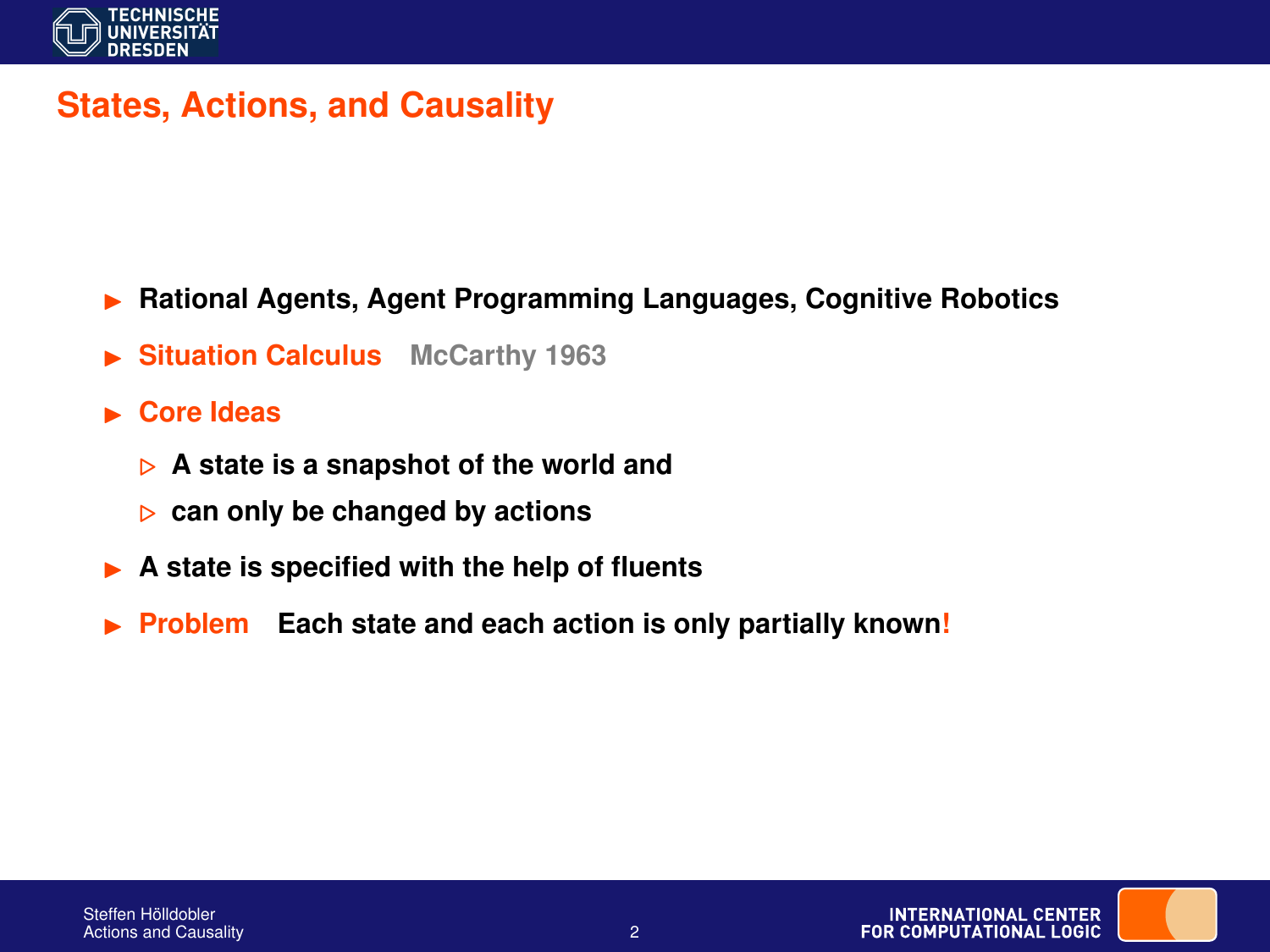

## **General Problems**

- **Frame problem Which fluents are unaffected by the execution of an action?**
- **EXAMPLE PRAMIFICATION PRODUCED Which fluents are really present after the execution of an action?**
- $\blacktriangleright$  **Qualification problem Which preconditions have to be satisfied such that an action is executable?**
- **Prediction problem**

**How long are fluents present in certain situations?**

- I **All problems have a cognitive as well as a technical aspect**
- I **Only the frame problem is considered in this lecture**

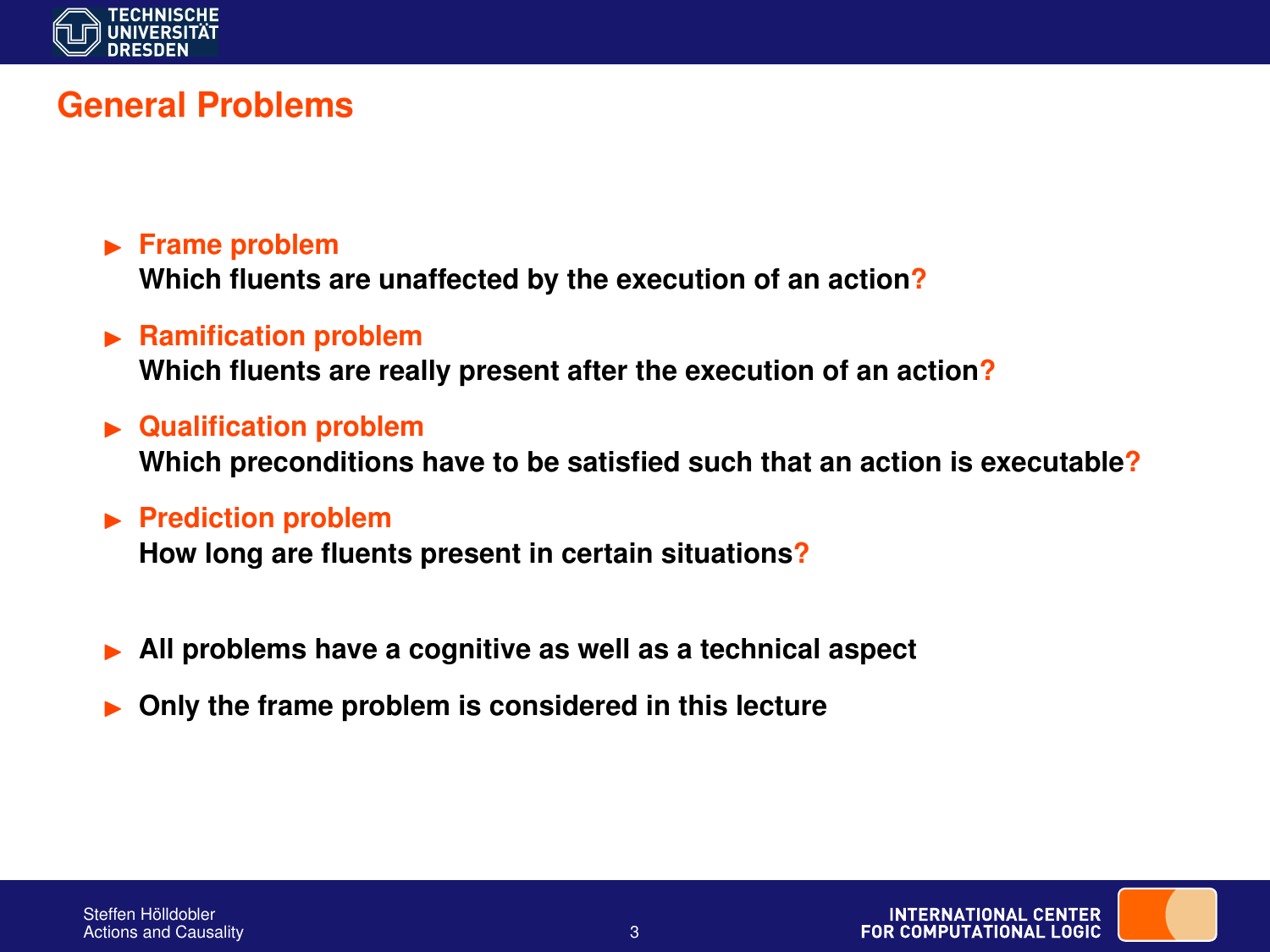

## **Requirements**

#### McCarthy 1963

- I **General properties of causality and facts about the possibility and results of actions are given as formulas**
- **It is a logical consequence of the facts of a state and the general axioms that goals can be achieved by performing certain actions**
- **Fig. 3** The formal descriptions of states should correspond as closely as possible **to what people may reasonably be presumed to know about them when deciding what to do**

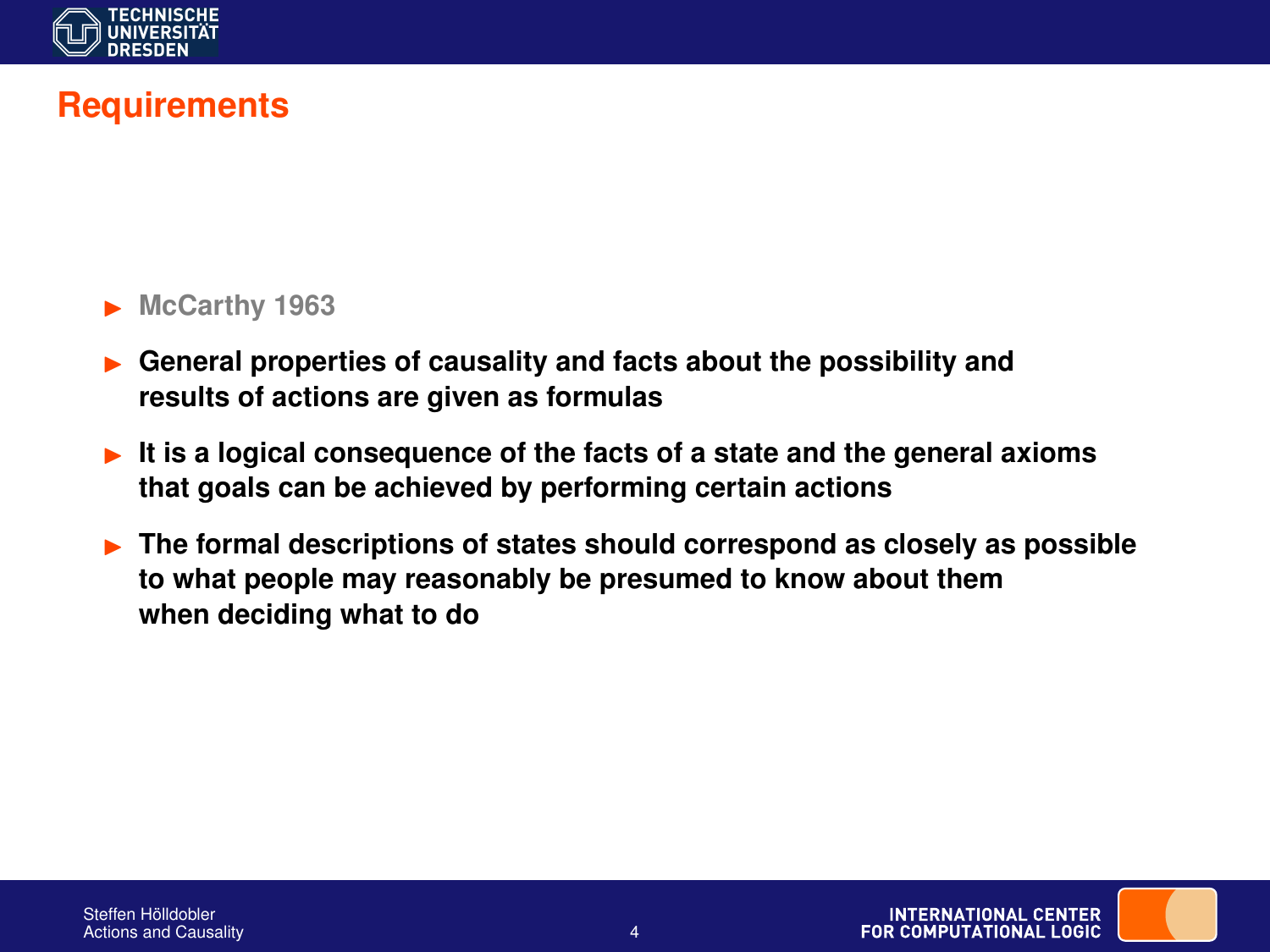

# **Conjunctive Planning Problems**

- **Example 1** Initial state  $\mathcal{I}: \{i_1, \ldots, i_m\}$  of ground fluents
- **Example 3** Goal state  $G : \{g_1, \ldots, g_n\}$  of ground fluents
- I **Finite set** A **of actions of the form**

$$
\{c_1,\ldots,c_l\}\Rightarrow\{e_1,\ldots,e_k\},
$$

where  $\{c_1, \ldots, c_l\}$  and  $\{e_1, \ldots, e_k\}$  are multisets of fluents **called conditions and (direct) effects, respectively**

#### **Assumption**

**Each variable occurring in the effects of an action occurs also in its conditions**

**► A conjunctive planning problem is the question of whether there exists a sequence of actions whose execution transforms the initia into the goal state**

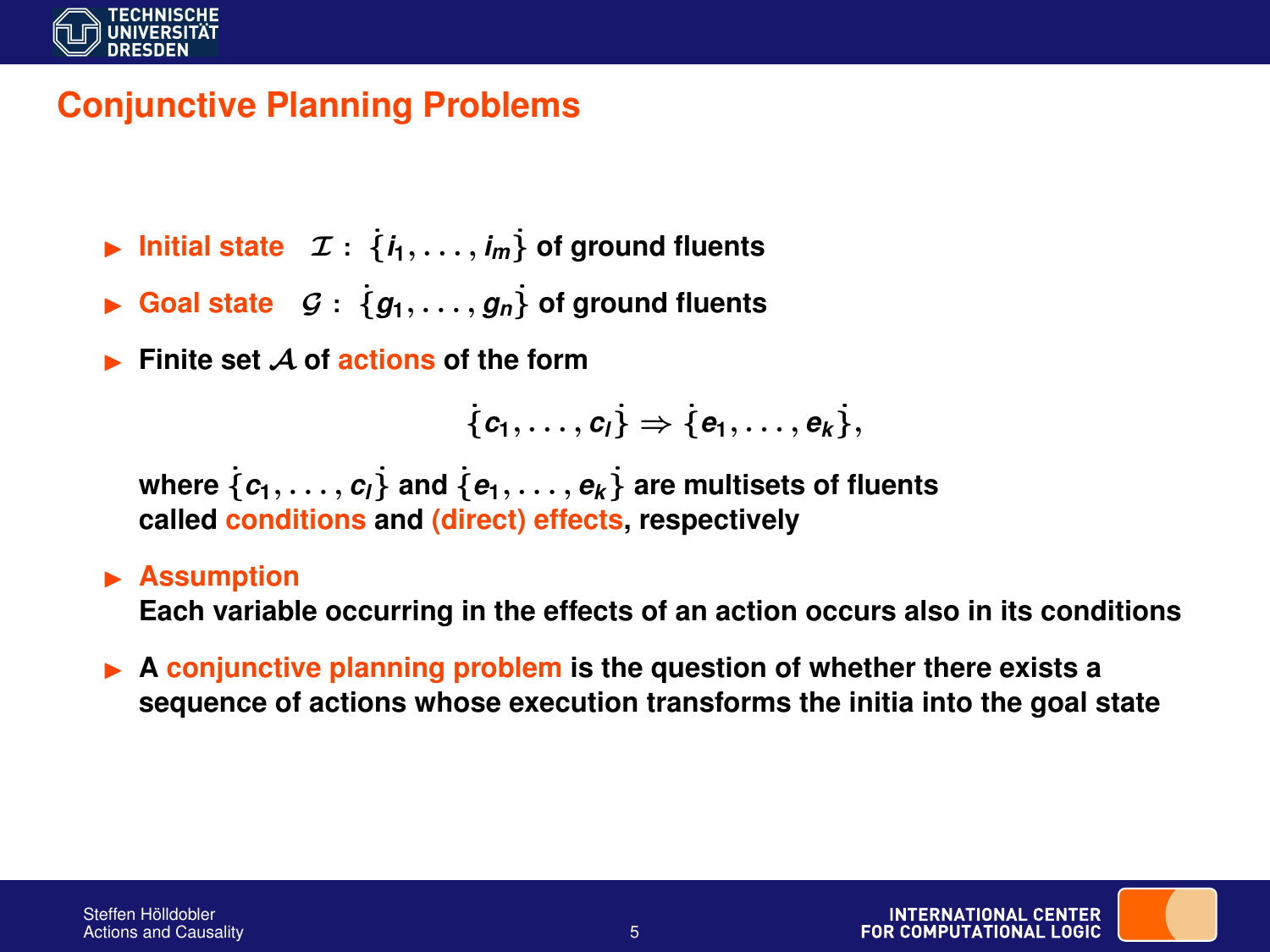

### **Actions and Plans**

- $\blacktriangleright$  Let S be a multiset of ground fluents
- **►**  $C \Rightarrow \mathcal{E}$  is applicable in S **iff** there exists  $\theta$  such that  $C\theta \subseteq S$
- **Figure Figure 1 Figure 1 C**  $\Rightarrow$  E **in** S **leads to**  $S' = (S \setminus \mathcal{C}\theta) \cup \mathcal{E}\theta$ 
	- $\triangleright$  One should observe that  $\mathcal{S}'$  is ground
		- $\triangleright$  *S* is ground
		- $\triangleright$  *var*(*E*) ⊂ *var*(*C*)
		- $\rightarrow$   $\theta$  is grounding
- ▶ **A plan** is a sequence of actions
- $\blacktriangleright$  A goal G is **satisfied** 
	- **iff** there exists a plan *p* which transforms  $\mathcal I$  into  $\mathcal S$  and  $\mathcal G \subset \mathcal S$
	- . **Such a plan is called solution for the planning problem**

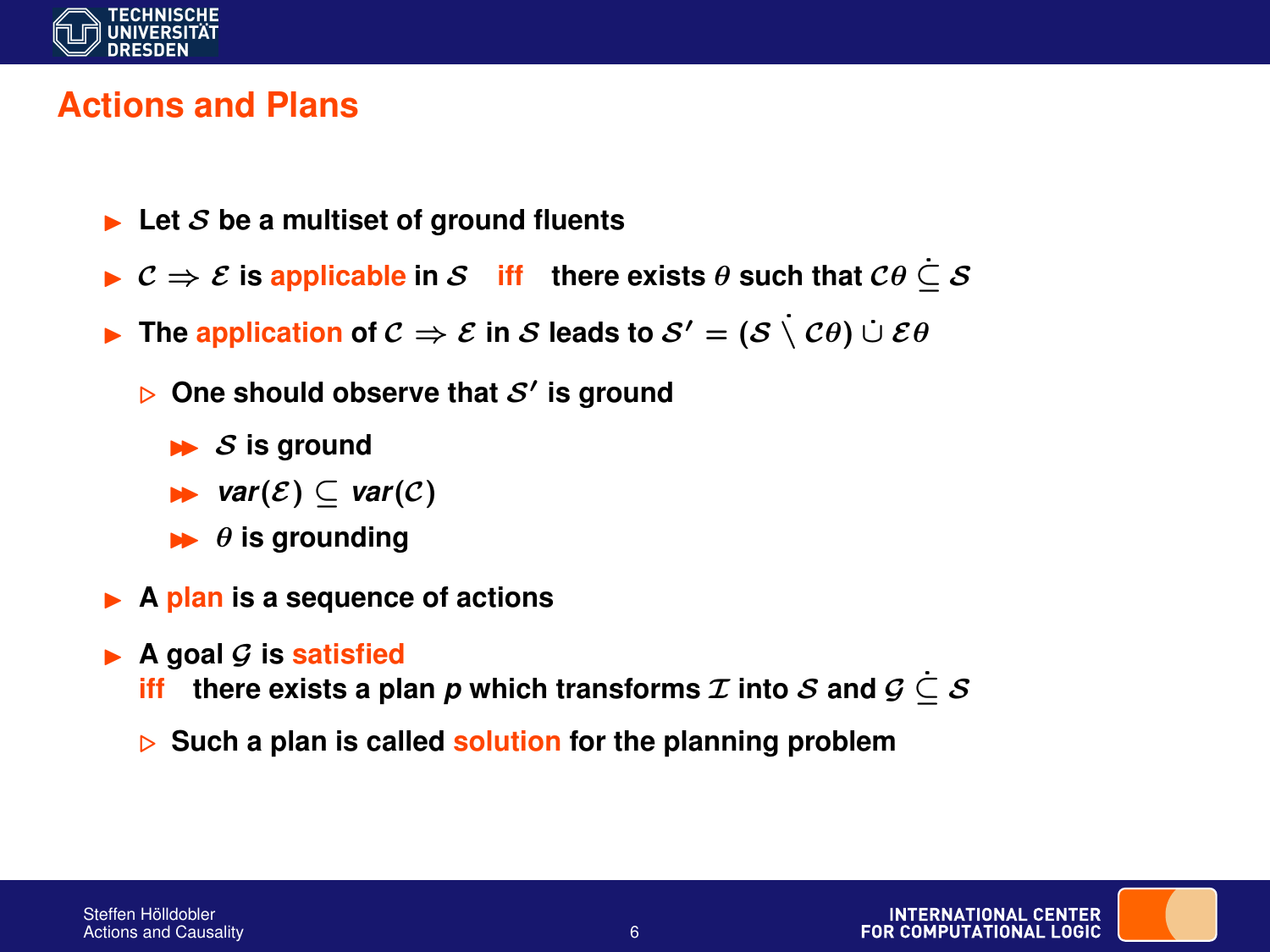

### **Blocks World**

#### $\blacktriangleright$  The pickup action

```
pickup(V): {clear(V), ontable(V), empty\} \Rightarrow {holding(V)}
```
#### **EXECUTE:** The unstack action

 $u$ nstack $(V, W)$  :  $\{clear(V), on(V, W), empty\}$   $\Rightarrow$  { $holding(V), clear(W)$ }

#### $\blacktriangleright$  The putdown action

 $p$ utdown(*V*) : { $h$ olding(*V*)}  $\Rightarrow$  { $c$ lear(*V*), ontable(*V*), empty}

#### **EXECUTE:** The stack action

 $stack(V, W): \{ holding(V), clear(W) \} \Rightarrow \{ on(V, W), clear(V), empty \}$ 

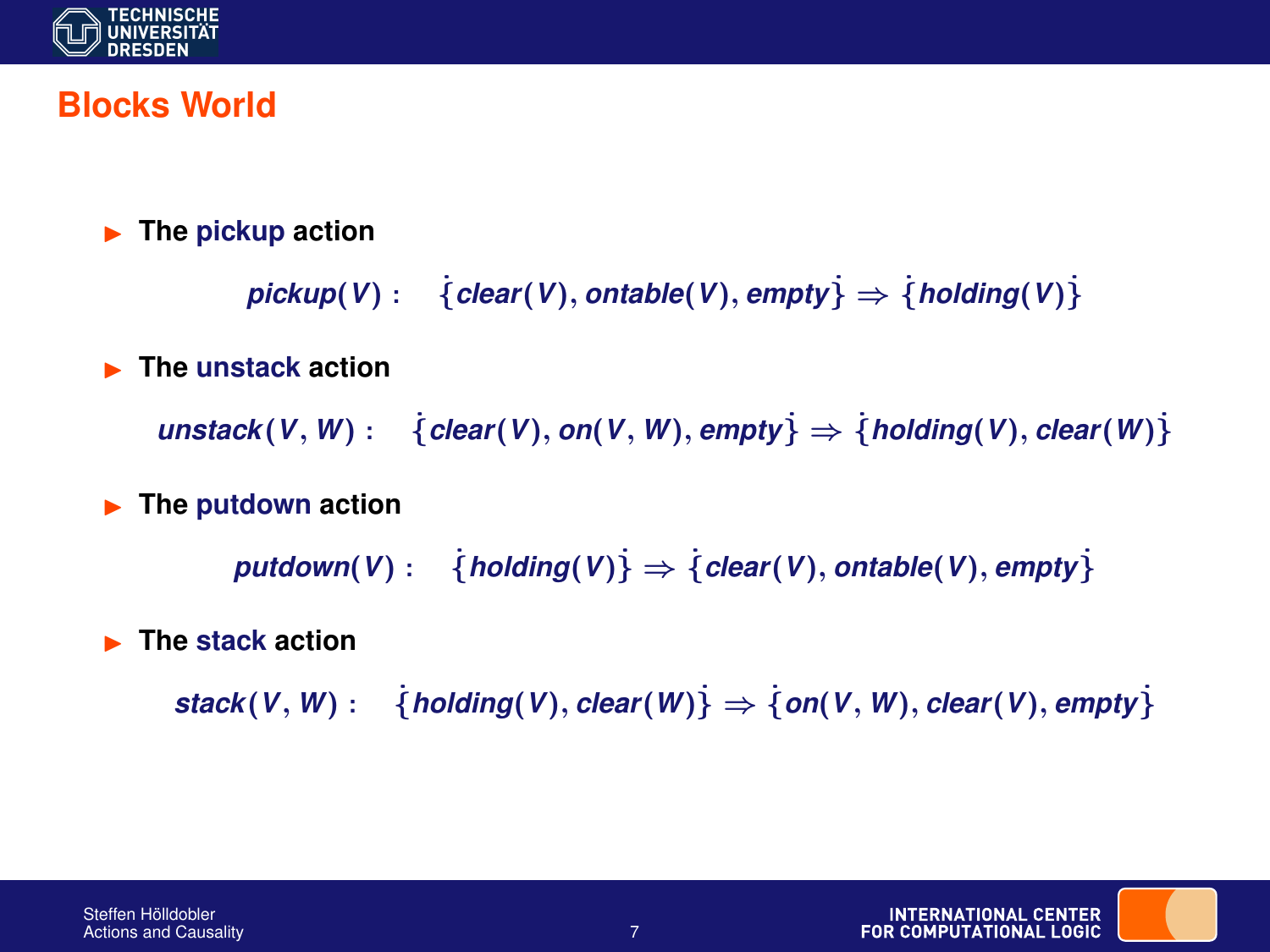

# **Sussman's Anomaly**



- $\triangleright$   $\mathcal{I} = \{ \text{ontable}(a), \text{ontable}(b), \text{on}(c, a), \text{clear}(b), \text{clear}(c), \text{empty} \}$
- $G = \{ \text{ontable}(c), \text{on}(b, c), \text{on}(a, b), \text{clear}(a), \text{empty} \}$

#### **Solution**

[*unstack*(*c*, *a*), *putdown*(*c*), *pickup*(*b*), *stack*(*b*, *c*), *pickup*(*a*), *stack*(*a*, *b*)]

I **What happens if we independently search for shortest solutions for the two subgoals** *on*(*a*, *b*) **and** *on*(*b*, *c*)**?**

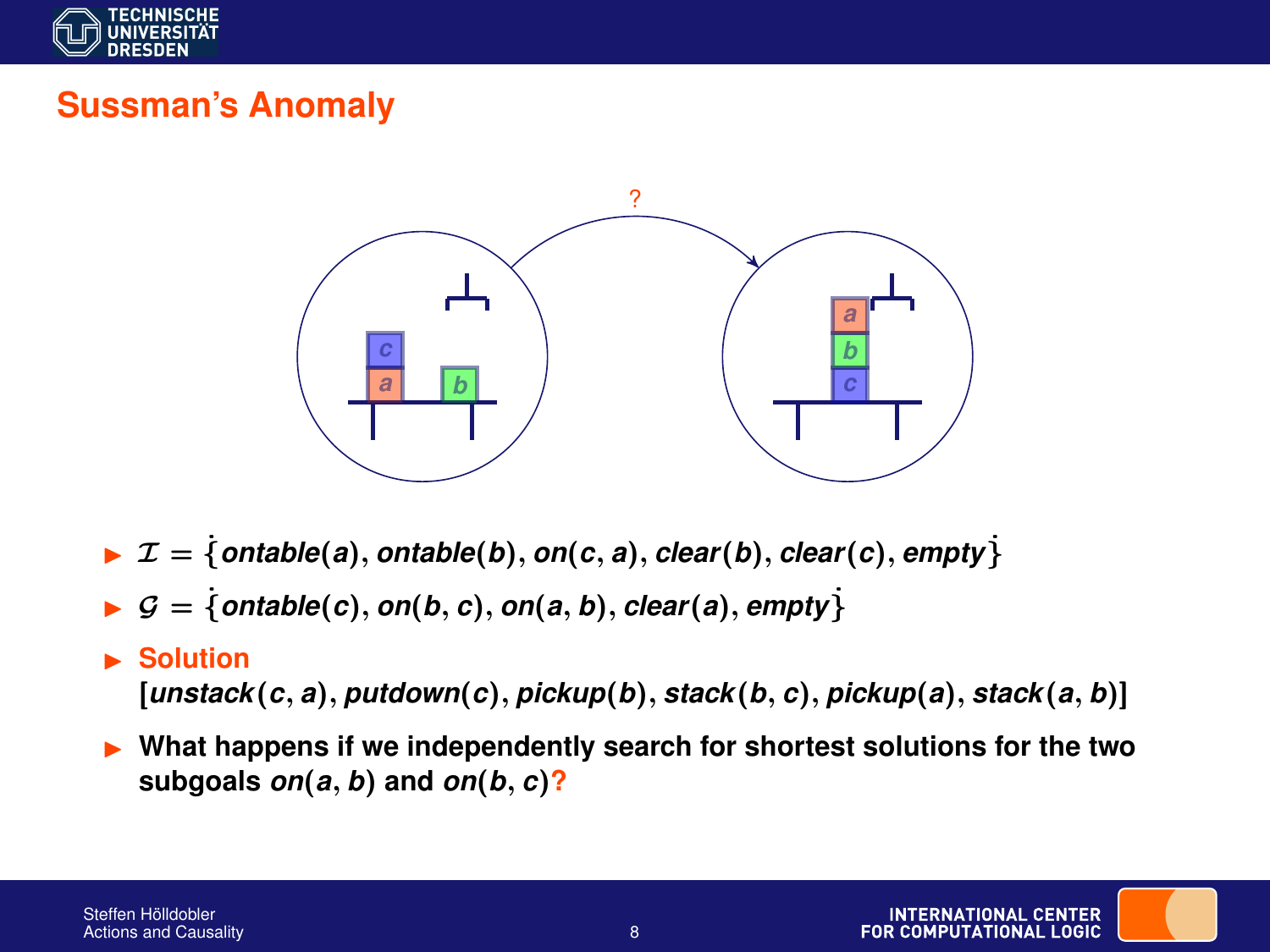

## **Sussman's Anomaly – Solution**

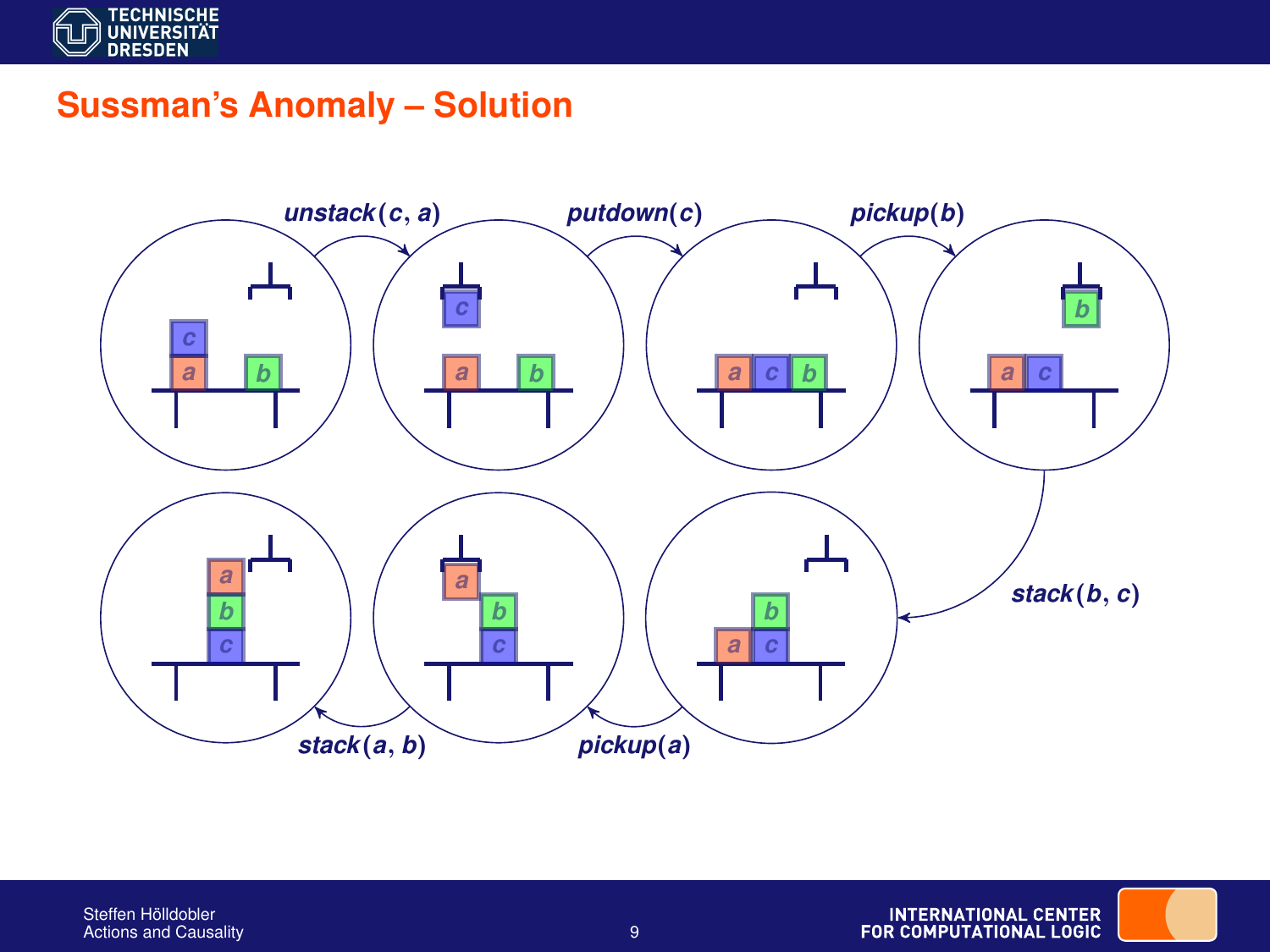

### **A Fluent Calculus Implementation – Actions and Causality**

I **An action** C ⇒ E **is represented by** *action*(C−*<sup>I</sup>* , *name*, E−*<sup>I</sup>* )**, where** *name* **is a term identifying the action**

*action*(*clear*(*V*) ◦ *ontable*(*V*) ◦ *empty*, *pickup*(*V*), *holding*(*V*)) *action*(*clear*(*V*) ◦ *on*(*V*, *W*) ◦ *empty*, *unstack*(*V*, *W*), *holding*(*V*) ◦ *clear*(*W*)) *action*(*holding*(*V*), *putdown*(*V*), *clear*(*V*) ◦ *ontable*(*V*) ◦ *empty*) *action*(*holding*(*V*) ◦ *clear*(*W*), *stack*(*V*, *W*), *on*(*V*, *W*) ◦ *clear*(*V*) ◦ *empty*)

 $\blacktriangleright$  Causality is expressed by *causes*( $s, p, s'$ ), **where** *s* **and** *s* <sup>0</sup> **are fluent terms and** *p* **is a list of actions representing a plan**

 $causes(X, [ ], Y)$  ←  $X \approx Y \circ Z$  $causes(X, [V|W], Y) \leftarrow action(P, V, Q)$ ∧ *P* ◦ *Z* ≈ *X* ∧ *causes*(*Z* ◦ *Q*, *W*, *Y*)

 $X \approx X$ 

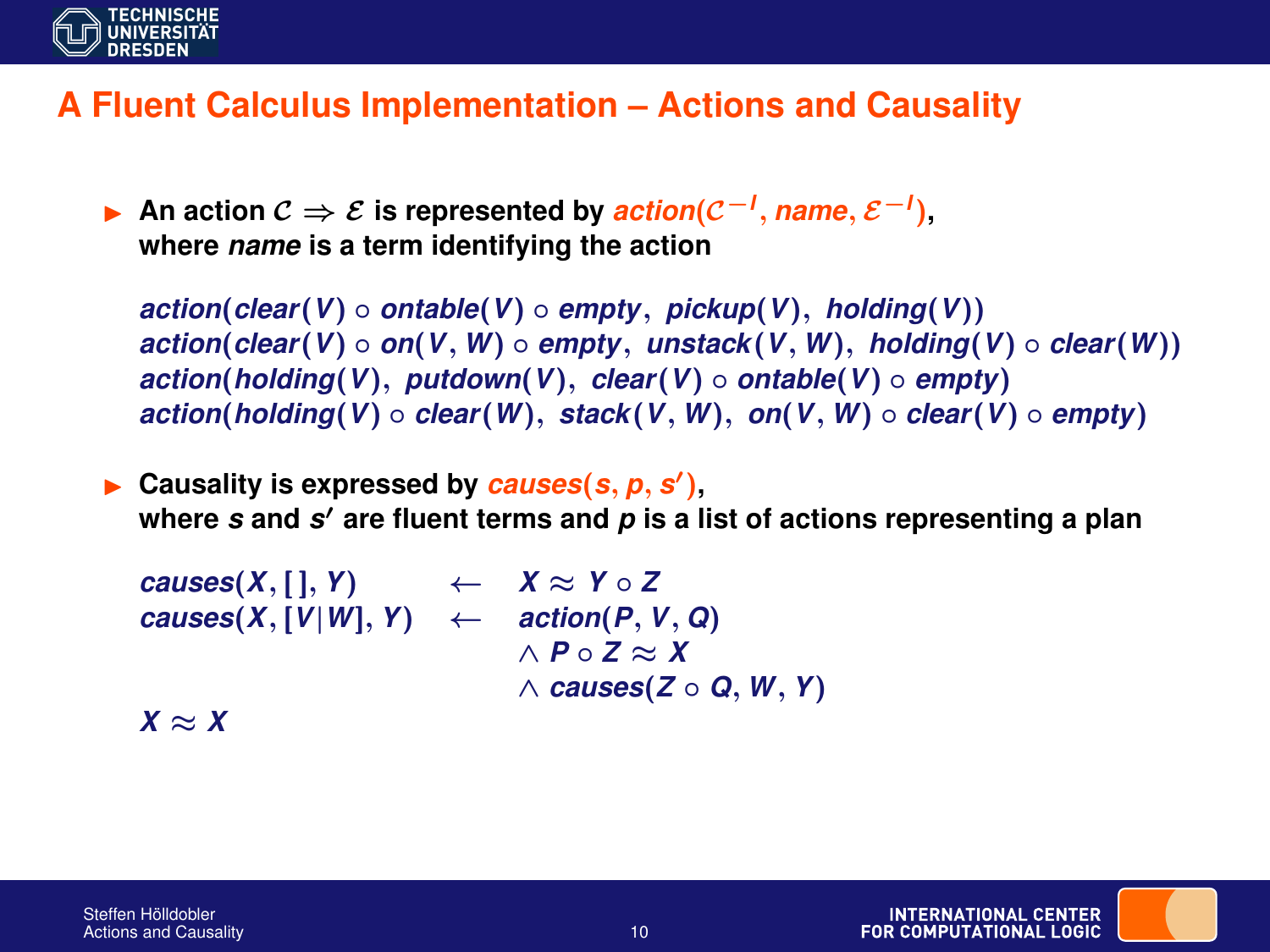

## **A Fluent Calculus Implementation – The Planning Problem**

- $\blacktriangleright$  Let  $\mathcal{K}_A$  be the set of facts representing actions
- $\blacktriangleright$  Let  $\mathcal{K}_c$  be the set of clauses representing causality
- **Figure 1** The planning problem (with intial and goal state  $\mathcal{I}$  and  $\mathcal{G}$ , respectively) **is the problem whether**

$$
\mathcal{K}_A \cup \mathcal{K}_C \cup \mathcal{E}_{AC1} \cup \mathcal{E}_{\approx} \models (\exists P) \text{ causes}(\mathcal{I}^{-1}, P, \mathcal{G}^{-1})
$$

**holds**

Steffen Hölldobler

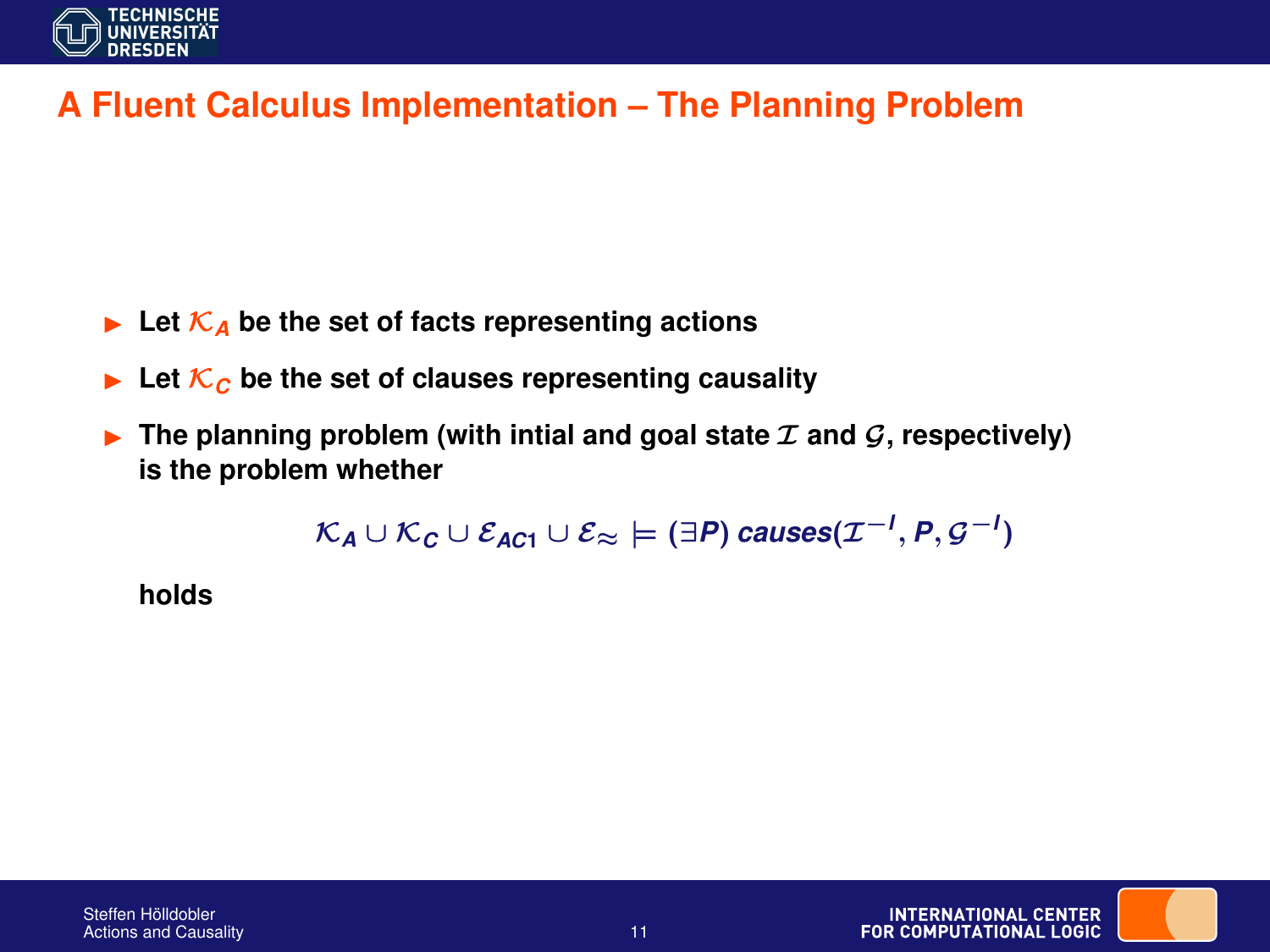

### **SLDE-Resolution**

- I **Let**
	- **► K** be a set of definite clauses not containing  $\approx$  in their heads
	- $\triangleright$   $\epsilon$  be an equational system and
	- . *G* **a goal clause**
- I **Question Does** K ∪ E ∪ E<sup>≈</sup> |= ¬∀*G* **hold?**
- **►** Let *C* be a new variant  $H \leftarrow A_1 \wedge \ldots \wedge A_m$  of a clause in  $K \cup \{X \approx X\}$ , *G* the goal clause  $\leftarrow$  *B*<sub>1</sub>  $\land \dots \land$  *B*<sub>*n*</sub>, and UP<sub>*E*</sub> an *E*-unification procedure. **If**  $H$  and  $B_i$ ,  $i \in [1, n]$ , are  $\mathcal{E}\text{-}\text{unifiable with } \theta \in \mathsf{UP}_{\mathcal{E}}(H, B_i)$  then

$$
\leftarrow (B_1 \land \ldots \land B_{i-1} \land A_1 \land \ldots \land A_m \land B_{i+1} \land \ldots \land B_n)\theta
$$

**is called SLDE-resolvent of** *C* **and** *G*

#### $\blacktriangleright$  Theorem 4.10

- $\triangleright$  SLDE-resolution is sound if UP<sub>E</sub> is sound
- $\triangleright$  SLDE-resolution is complete if UP<sub>E</sub> is complete
- $\triangleright$  The selection of the literal  $B_i$  is don't care non–deterministic

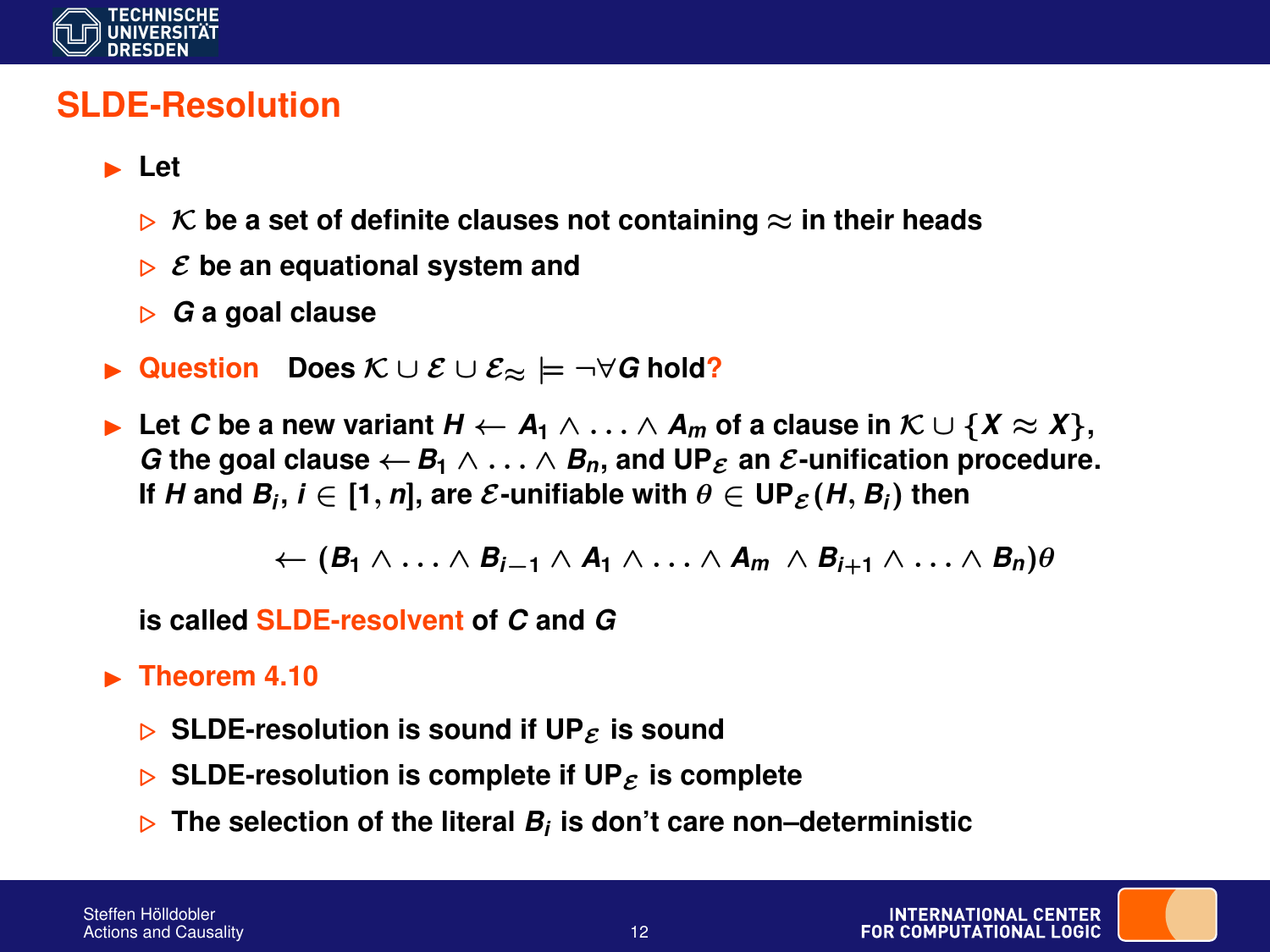

## **A Solution to Sussman's Anomaly (1)**

- (**1**) ←*causes*(*ontable*(*a*) *ontable*(*b*) *on*(*c*, *a*) *clear*(*b*) *clear*(*c*) *empty*, *W*, *ontable*(*c*)  $\circ$  *on*(*b*, *c*)  $\circ$  *on*(*a*, *b*)  $\circ$  *clear*(*a*)  $\circ$  *empty*).
- $(2)$  ← *action* $(P_1, V_1, Q_1)$  ∧ *P*<sub>1</sub> ◦ *Z*<sub>1</sub> ≈ *ontable*(*a*) ◦ *ontable*(*b*) ◦ *on*(*c*, *a*) ◦ *clear*(*b*) ◦ *clear*(*c*) ◦ *empty* ∧ *causes*( $Z_1 \circ Q_1$ ,  $W_1$ , *ontable*(*c*)  $\circ$  *on*(*b*, *c*)  $\circ$  *on*(*a*, *b*)  $\circ$  *clear*(*a*)  $\circ$  *empty*).
- (**3**) ← *clear*(*V*<sub>2</sub>) *on*(*V*<sub>2</sub>, *W*<sub>2</sub>) *empty*  $Z_1$  ≈ *ontable*(*a*) ◦ *ontable*(*b*) ◦ *on*(*c*, *a*) ◦ *clear*(*b*) ◦ *clear*(*c*) ◦ *empty* ∧  $causes(Z_1 \circ holding(V_2) \circ clear(W_2),$ *W***1**, *ontable*(*c*) ◦ *on*(*b*, *c*) ◦ *on*(*a*, *b*) ◦ *clear*(*a*) ◦ *empty*).
- (**4**) ←*causes*(*ontable*(*a*) *ontable*(*b*) *clear*(*b*) *clear*(*a*) *holding*(*c*),  $W_1$ , *ontable*( $c$ ) ◦  $on(b, c)$  ◦  $on(a, b)$  ◦  $clear(a)$  ◦  $empty)$ .

. . .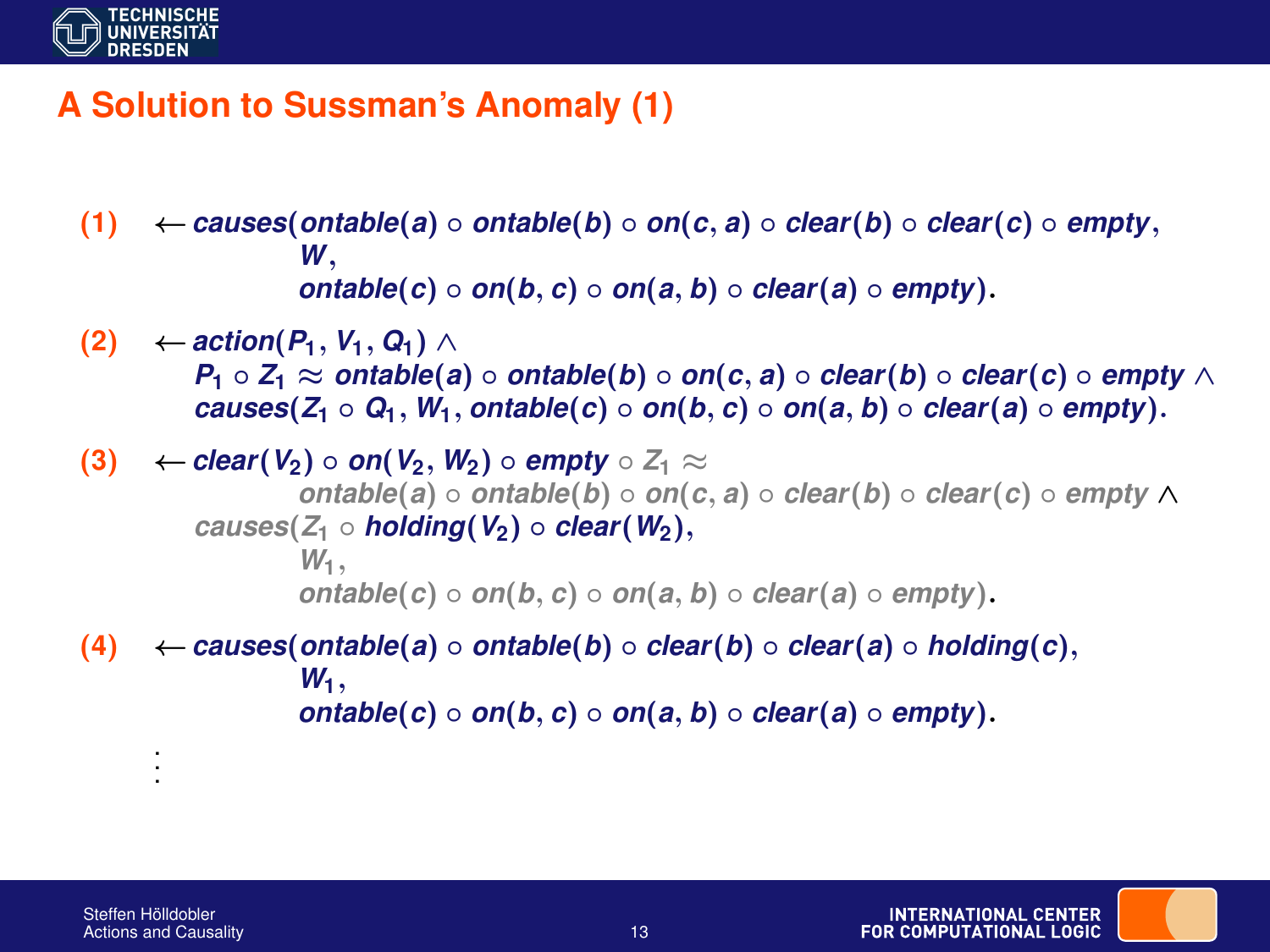

. .

. .

. . .

. .

## **A Solution to Sussman's Anomaly (2)**

- (7)  $\leftarrow$  *causes*(*ontable*(*a*) *ontable*(*b*) *clear*(*b*)  $\mathbf{c}$ *lear*(*a*)  $\circ$  *clear*(*c*)  $\circ$  *ontable*(*c*)  $\circ$  *empty*,  $W_4$ , *ontable*( $c$ ) ◦  $on(b, c)$  ◦  $on(a, b)$  ◦  $clear(a)$  ◦  $empty)$ .
- . (**10**) ←*causes*(*ontable*(*a*) ◦ *clear*(*c*) ◦ *ontable*(*c*) ◦ *clear*(*a*) ◦ *holding*(*b*), *W***7**, *ontable*(*c*)  $\circ$  *on*(*b*, *c*)  $\circ$  *on*(*a*, *b*)  $\circ$  *clear*(*a*)  $\circ$  *empty*).
- . (**14**) ←*causes*(*ontable*(*a*) ◦ *ontable*(*c*) ◦ *clear*(*a*) ◦ *on*(*b*, *c*) ◦ *clear*(*b*) ◦ *empty*, *W***10**, *ontable*(*c*) ◦ *on*(*b*, *c*) ◦ *on*(*a*, *b*) ◦ *clear*(*a*) ◦ *empty*).
- (**16**) ←*causes*(*ontable*(*c*) *on*(*b*, *c*) *clear*(*b*) *holding*(*a*), *W***13**, *ontable*( $c$ ) ◦  $on(b, c)$  ◦  $on(a, b)$  ◦  $clear(a)$  ◦  $empty)$ .
- . (**19**) ←*causes*(*ontable*(*c*) ◦ *on*(*b*, *c*) ◦ *clear*(*a*) ◦ *on*(*a*, *b*) ◦ *empty*, *W***16**, *ontable*( $c$ ) ◦  $on(b, c)$  ◦  $on(a, b)$  ◦  $clear(a)$  ◦  $empty)$ .
- $(20)$  []

Steffen Hölldobler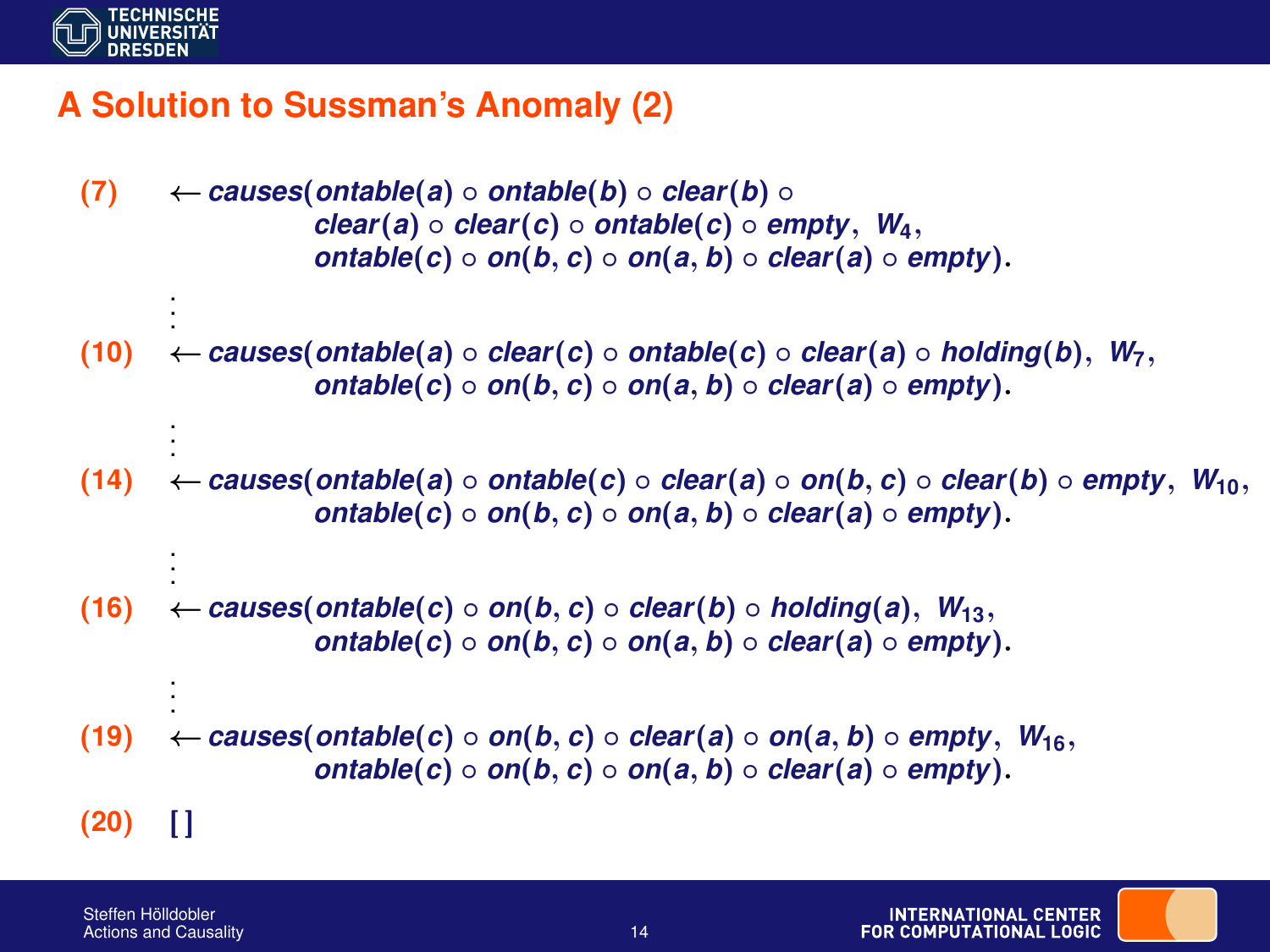

### **Solving the Frame Problem**

- **In the fluent calculus the frame problem is mapped onto fluent matching and fluent unification problems**
- **For example, let**

 $s =$  *ontable*(*a*) ◦ *ontable*(*b*) ◦ *on*(*c*, *a*) ◦ *clear*(*b*) ◦ *clear*(*c*) ◦ *empty* 

 $t = clear(c) \circ on(c, a) \circ empty$ 

**then**

 $\theta = \{Z \mapsto \text{ontable}(a) \circ \text{ontable}(b) \circ \text{clear}(b)\}$ 

is a most general  $\mathcal{E}$ -matcher for the  $\mathcal{E}$ -matching problem

 $\mathcal{E}_{AC1} \cup \mathcal{E}_{\approx} \models (\exists Z) \text{ s} \approx t \circ Z$ 

I **Consequently,** *unstack*(*c*, *a*) **can be applied to** *s* **yielding**

*s* <sup>0</sup> = *ontable*(*a*) ◦ *ontable*(*b*) ◦ *clear*(*b*) ◦ *clear*(*a*) ◦ *holding*(*c*)

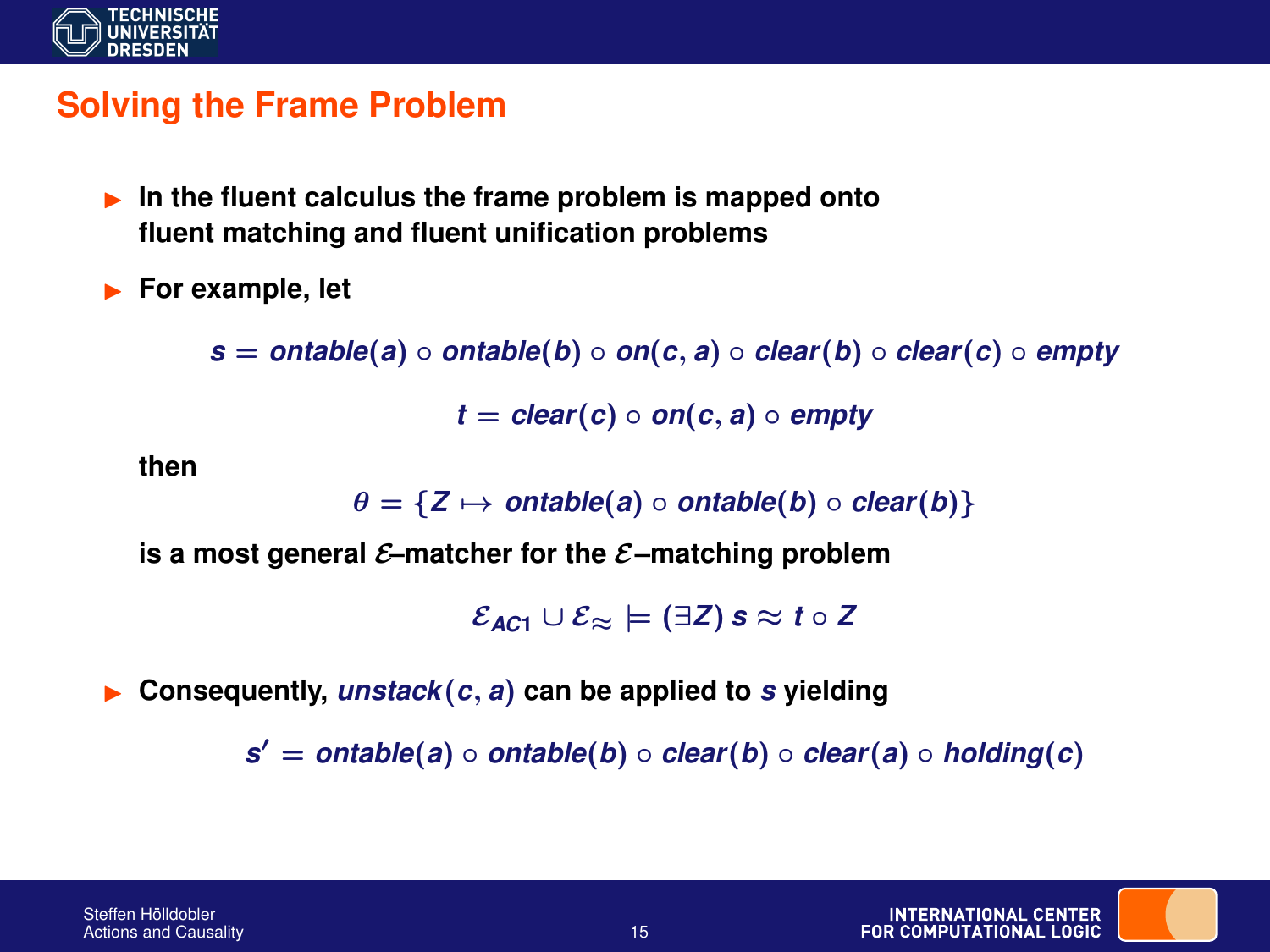

# **Why are States not Modelled by Sets?**

- **►** Let  $\mathcal{E}_{AC11} = \mathcal{E}_{AC1} \cup \{X \circ X \approx X\}$
- **In this case the**  $\mathcal{E}$ **-matching problem**

```
\mathcal{E}_{ACI1} \cup \mathcal{E}_{\approx} \models (\exists Z) \text{ s} \approx t \circ Z
```
**has an additional solution, viz.**

 $\eta = \{Z \mapsto \text{ontable}(a) \circ \text{ontable}(b) \circ \text{clear}(b) \circ \text{empty}\}$ 

 $\theta$  and  $\eta$  are independent wrt  $\mathcal{E}_{AC/1}$ 

I **Computing the successor state in this case yields**

*s* <sup>00</sup> = *ontable*(*a*) ◦ *ontable*(*b*) ◦ *clear*(*b*) ◦ *clear*(*a*) ◦ *holding*(*c*) ◦ *empty*

**which is not intended because the arm of the robot cannot be empty and holding an object at the same time**

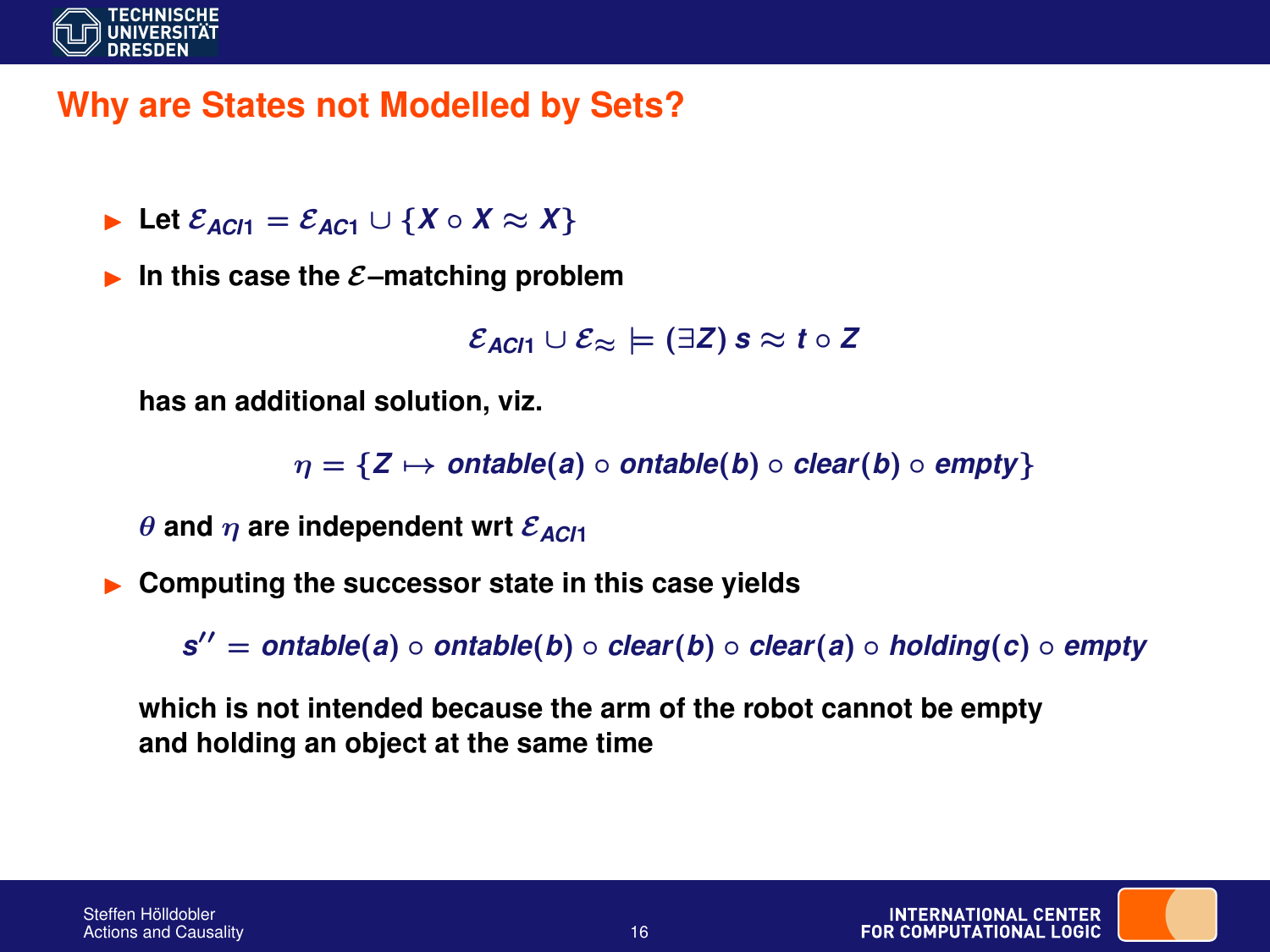

# **Remarks (1)**

- **If Some people even believed that the frame problem cannot be solved within first order logic**
- I **Forward versus backward planning**
- I **Many extensions**
	- . **Incomplete specifications of initial situation, e.g.**

```
(∃X, P, Y)
causes(ontable(b) ◦ Y,
        P,
        ontable(c) ◦ on(b, c) ◦ on(a, b) ◦ clear(a) ◦ empty \circ X)
```
- . **Indeterminate effects**
- . **Specificity**
- **EXAMPLE 20 Ramification problem**